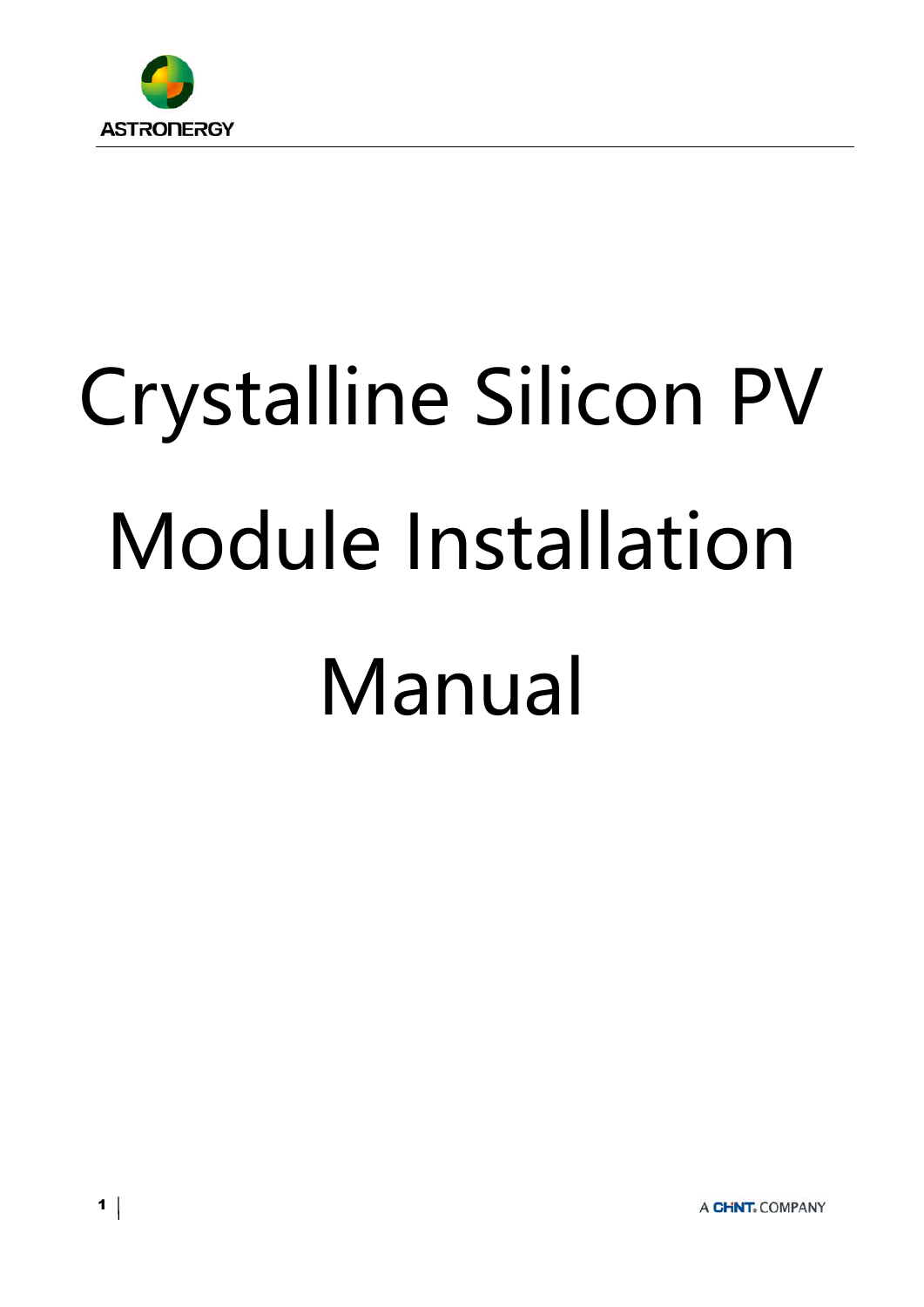

# **Catalogue**

| $\mathbf{1}$            |                |    |
|-------------------------|----------------|----|
|                         |                |    |
|                         |                |    |
| $\boldsymbol{2}$        |                |    |
| $\mathbf{3}$            |                |    |
|                         |                |    |
|                         |                |    |
| $\overline{\mathbf{4}}$ |                |    |
|                         |                |    |
|                         |                |    |
|                         |                |    |
| 5                       |                |    |
|                         |                |    |
|                         |                |    |
|                         |                |    |
|                         |                |    |
|                         |                |    |
| 6                       |                |    |
|                         |                |    |
|                         |                |    |
|                         | 6.3 Grounding. | 16 |
| $\overline{7}$          |                |    |
|                         |                |    |
|                         |                |    |
|                         |                |    |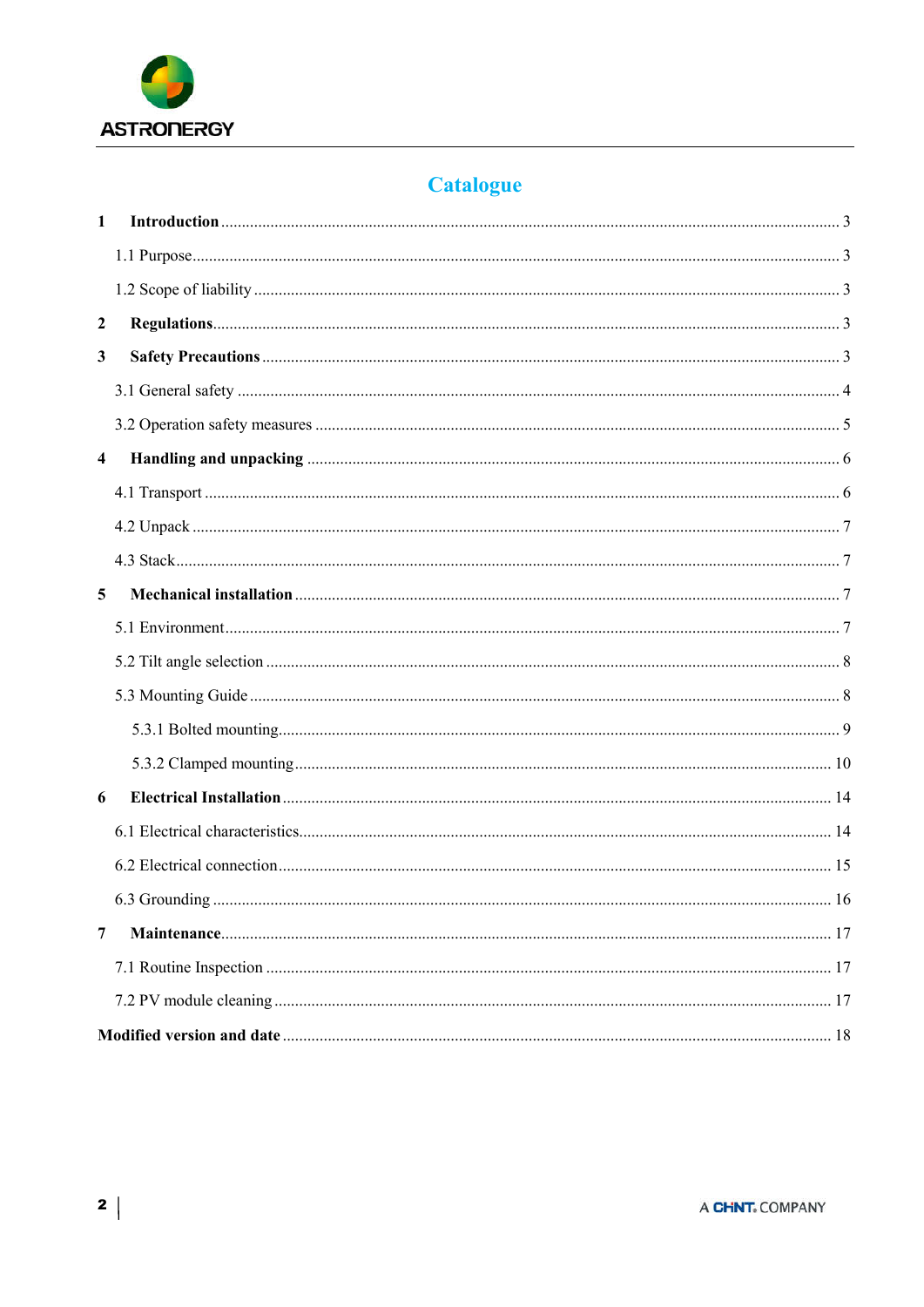

# **1 Introduction**

We appreciate for your trust and confidence towards the photovoltaic (PV) module products manufactured by Chint Solar.

Please read all instructions and the electrical and mechanical requirements in this manual carefully before installation. Specialized skills are required for installing and operating PV modules, and only professionals are capable to perform this task. All safety precautions in this manual shall be strictly observed during installation, and the manual shall be properly kept for further reference. The installer must inform the end customer (or consumer) accordingly.

# **1.1 Purpose**

This document provides detailed instructions and safety precautions regarding the installation, electrical connection, and maintenance of following PV modules manufactured by Chint Solar:

| <b>CHSM6610M</b> | CHSM6610M(BL)  | CHSM6610M/HV     |
|------------------|----------------|------------------|
| CHSM60M-HC       | CHSM60M(BL)-HC | <b>CHSM6610P</b> |
| CHSM6610P/HV     | CHSM60P-HC     | <b>CHSM6612M</b> |
| CHSM6612M/HV     | CHSM72M-HC     | CHSM60M/LV-HC    |
| <b>CHSM6612P</b> | CHSM6612P/HV   | CHSM72P-HC       |
| CHSM72M/LV-HC    | CHSM54M-HC     | CHSM54M(BL)-HC   |

#### **1.2 Scope of liability**

No warranty expressed or implied is made with regard to any information in this manual because how this manual is complied with is beyond the control of Chint Solar. Chint shall not be liable for any form of loss,

including but not limited to loss, damage, casualty or additional cost caused by improper installation, operation, use and maintenance of PV modules and systems.

Chint Solar reserves the right to update this manual without prior notice. In case of any inconsistency between the description of different language versions of this manual, the Chinese version shall prevail.

# **2 Regulations**

The mechanical installation and electrical connection of PV systems should be performed in accordance with local laws, regulations and corresponding international and domestic standards including electrical codes, building codes and electrical connection requirements. Such requirements may vary from different mounting location, e.g. rooftop system and floating systems. Requirements may also vary with system voltage and for DC/AC applications. Please contact local authorities for detailed governing regulations.

# **3 Safety Precautions**

- Chint Solar's modules are designed to meet the requirements of IEC61215 and IEC61730, and they have been qualified for Application Class A (equivalent to Safety Class II requirements). Modules can be applied to publicly accessible systems operating at greater than 50V DC or 240W.
- The module design complies with IEC61730 and UL61730 standards and meets Class C fire rating (IEC61730), type 4 fire rating (UL61730).

# !**WARNING**

Read and understand all safety instructions before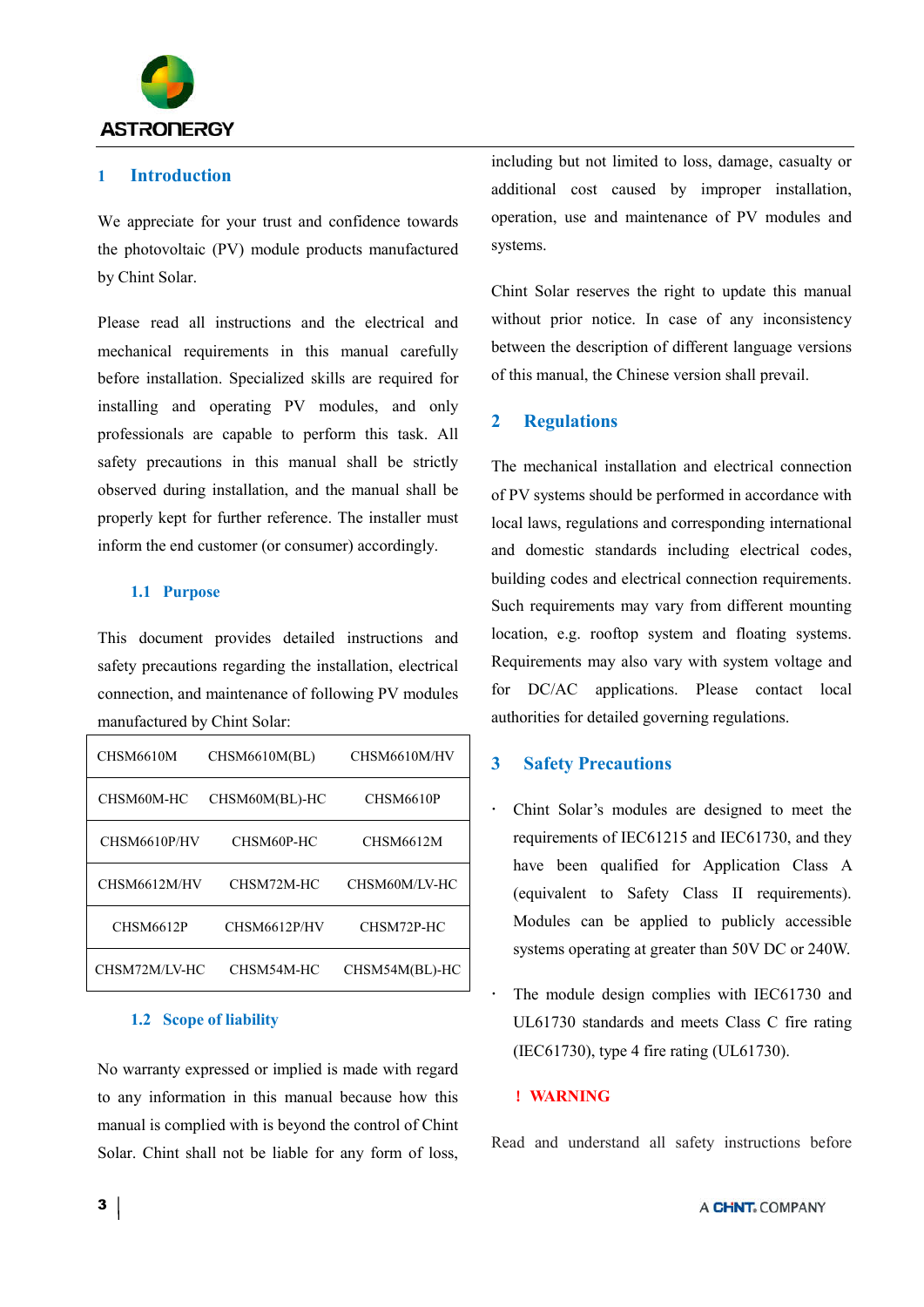

installing, wiring, handling, and/or maintaining PV modules. PV modules generate direct current electricity when they are exposed to sunlight or other light sources. Whether the module is connected or not, direct contact with the live part of the module such as the wiring terminal may cause personal injury or even death.

# **3.1 General safety**

- Before installation, please contact the relevant local authority to make sure the installation permit and installation inspection requirements can meet the local requirements. The installation process should comply with the safety rules applicable to all components in the system, including cables, terminals, charging monitors, batteries, inverters, etc.
- Installation and maintenance must be completed by professionally qualified engineers. During the installation, wear safety helmets, insulating gloves, safety shoes and use insulating tools to avoid the direct contact with a DC voltage of 30V or even higher.
- When installing or operating PV modules on rainy days or dewy mornings, take appropriate protective measures to prevent moisture from penetrating the connectors. Unauthorized personnel are prohibited from approaching the installation area or PV module storage area.
- It is forbidden to install or use damaged PV modules.
- It is forbidden to repair PV modules by unauthorized personnel, including but not limited to replacing any part of PV modules (such as diodes, junction boxes, connectors, etc.).
- It is forbidden to plug in connectors of different types and models.
- It is forbidden to expose PV modules to the following substances: grease or organic ester compounds (e.g. DOP, plasticizers), aromatics, phenols, ketones, halogenated substances, mineral oil, alkanes (e.g. gasoline, cleaning lubricants, electronic resurrection agents), alcohol, , adhesive sheets that can generate oxime gas and potting glue (only for connectors, such as KE200, CX-200/chemlok, etc.), TBP (plasticizer), detergent, etc., to avoid chemical damage and affect the electrical safety performance of PV modules.
- Photovoltaic module installation is prohibited on windy days.
- Avoid focusing sunlight on PV modules.
- It is forbidden to place PV modules near equipment or where flammable gas may be generated.
- It is forbidden to install PV modules on movable platform, excepting tracking systems.
- It is forbidden to disassemble and move any part of the PV module; if the connector of the PV module is wet, do not perform any actions to avoid the risk of electric shock.
- It is forbidden to connect or disconnect the PV module when there is electrical current or external electrical current.
- The cover of the junction box should always be kept closed.
- Avoid partial shading of PV modules for a long period of time, otherwise the temperature of the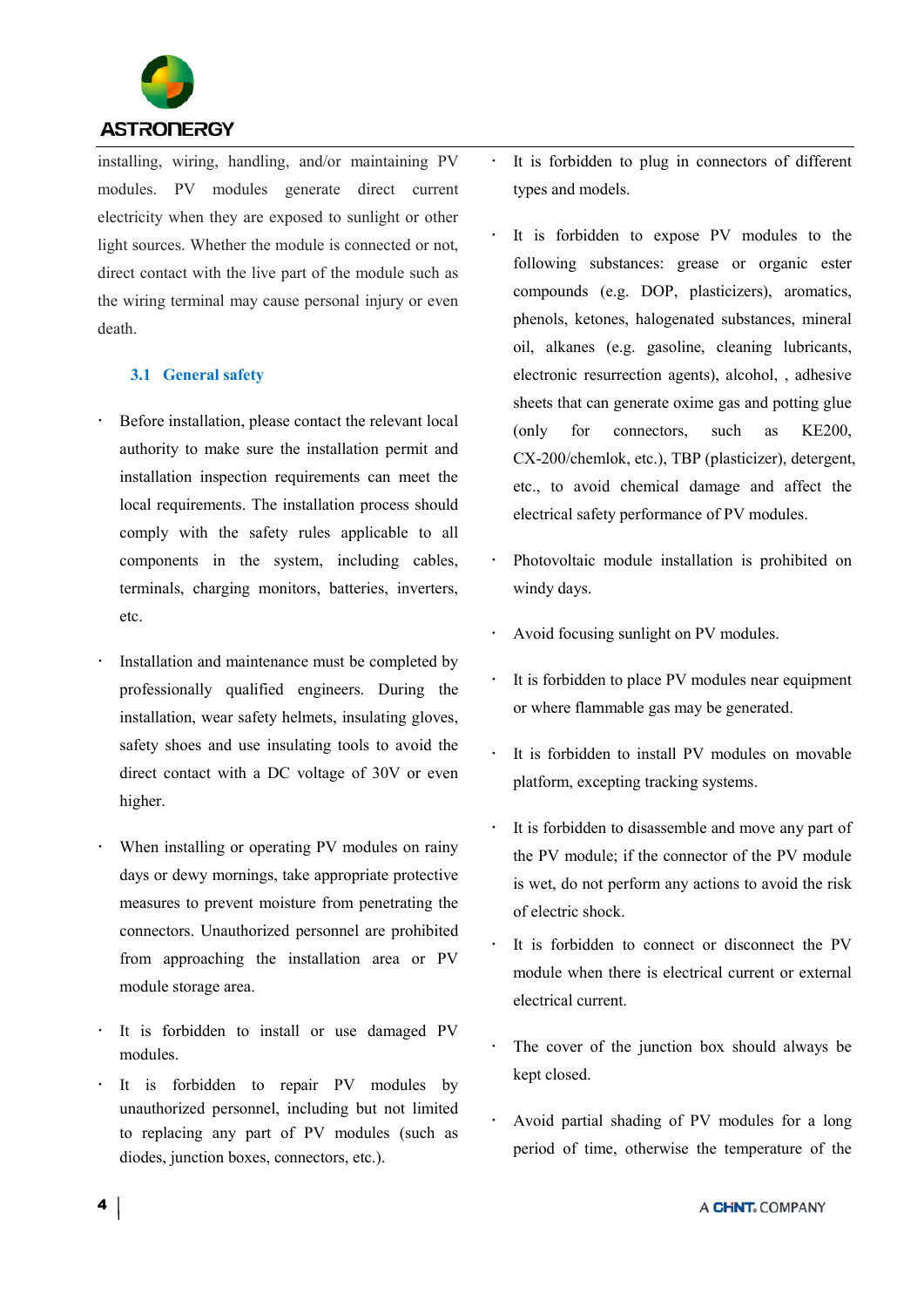

shaded module may rise due to hot spot effect, burning the module and causing fire hazard in severe cases.

 For PV modules used in deserts or windy and sandy areas, it is recommended to use connector dust caps before installation, or take other measures to prevent sand and dust from entering the connectors, otherwise it may cause insertion problems or electrical safety hazards.

#### **3.2 Operation safety measures**

- Avoid package damaging and falling during transportation and storage. Ensure the packing cases are well ventilated, water-proof and dry. After the arrival, carefully open the outer package and prevent scratches and bumps of PV modules. When stacking PV modules, strictly follow the stacking requirements in chapter 4.3.
- Avoid impact or scratches on any part of the PV module, otherwise the reliability and safety of the PV module will be affected; standing or walking on the PV module is prohibited; at the same time, in order to avoid glass damage, it is forbidden to apply excessive load or distorted PV modules.
- Do not install or carry PV modules by one person. It is forbidden to pick up, drag, or move PV modules by grabbing the junction box (including the box body, cables, and connectors); when placing a PV module on a flat surface, it must be operated carefully and be aware of bumps in the corners.
- When installing or repairing the PV system, do not wear any metal accessories to avoid the risk of electric shock; if it is installed far above the ground,

please wear a seat belt.

- When operating PV modules in the sun, please use insulated tools, and wear rubber gloves and protective clothing. At the same time, in order to avoid the risk of arc and electric shock, do not directly touch the junction box and the end of the output cable (connector) with bare hands.
- For electrical connection, choose a dry and weak-light morning or evening; or use opaque materials to completely cover the surface of the PV modules to prevent current generation.
- A certain distance between the PV module and the installation surface should be kept to prevent the installation surface from touching the junction box.
- When installing on the roof, comply with the fire protection requirements of the building. It is recommended to install PV modules on a fireproof and insulated roof covering, and ensure adequate ventilation between the PV modules and the installation surface. In order to ensure the fire rating on the roof, the minimum distance between the frame of the PV module and the roof surface is 10cm.
- The connector must be fully mated when wiring. If the cable is too long, it is recommended to fix the cable to the rack system with a UV-resistant nylon cable tie. When fixing the cable to the rack, the bending radius of the cable should not be less than 48mm.
- Avoid directly exposing cables and connectors to sunlight. Please use anti-UV cables.
- Do not disconnect the electrical connection when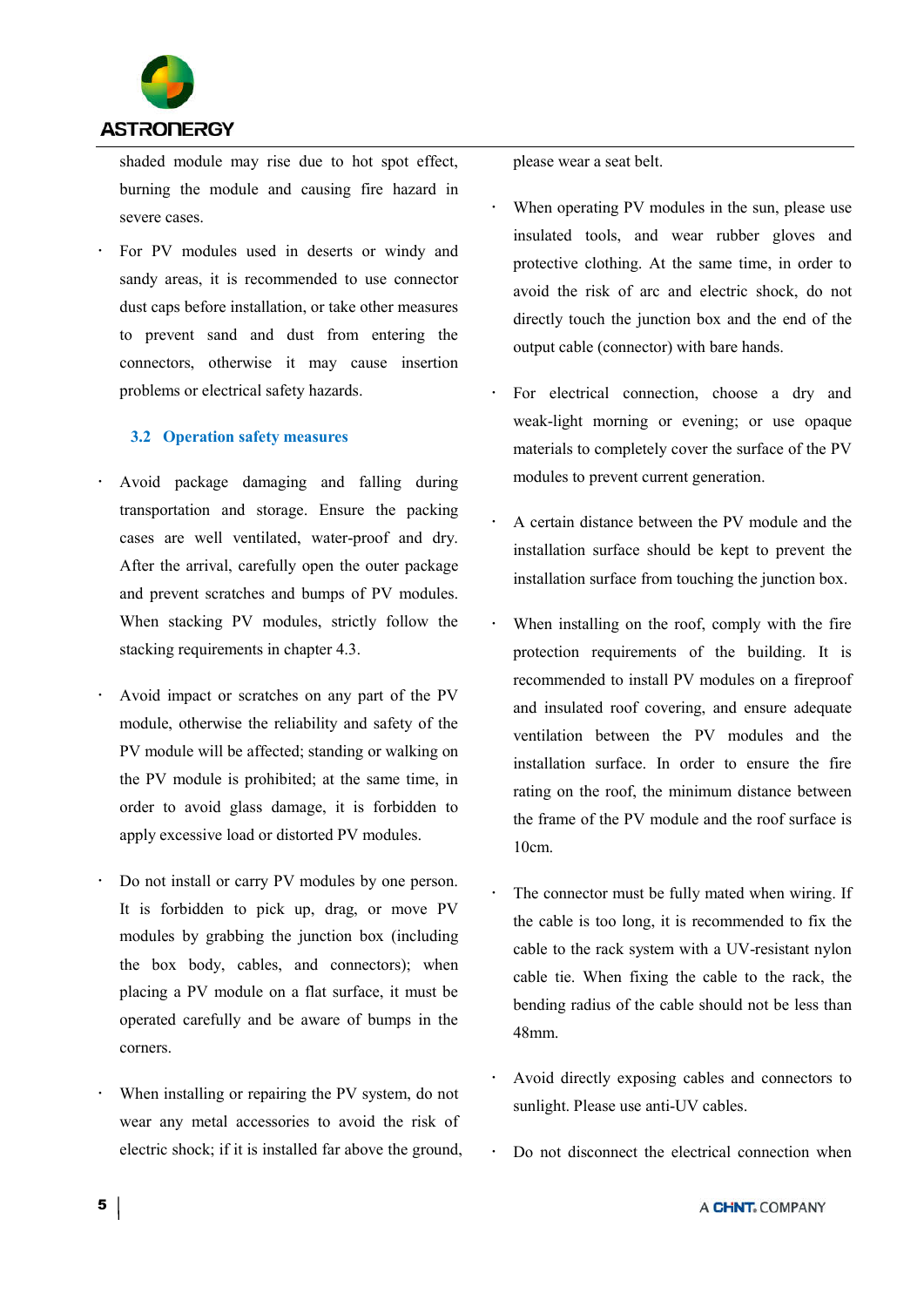

there is a load.

- It is strictly forbidden to try to disassemble the PV module, and it is strictly prohibited to remove the nameplate of the PV module or other parts on the PV module; it is strictly forbidden to paint or apply any adhesive on the surface of the PV module.
- It is strictly forbidden to drill holes in the frame of the PV module.
- It is strictly forbidden to scratch the anodized layer on the surface of the aluminum alloy frame, except when it is connected to the ground. Scratches may cause corrosion of the frame, affecting the frame's load-bearing capacity and long-term reliability.
- If the PV module glass or other packaging materials are damaged, please wear personal protective equipment to separate the PV module from the site or the circuit. It is strictly forbidden to touch wet PV modules, unless you are wearing electric shock protection equipment that meets the requirements.
- When professionals replace or repair PV modules, do not damage the surrounding PV modules or their support structures.
- When cleaning PV modules, you must follow the cleaning requirements of PV modules.
- The connectors must be kept dry and clean to ensure that they are in good working condition. Do not insert other metal objects into the connector or make electrical connections in any other way.

# **4 Handling and unpacking**

If the PV module is not in use, please do not open

the product packaging. The goods should be stored in a dark, dry and ventilated place. If the PV modules are stored in an uncontrollable environment, the storage time must be less than 3 months when the outer packaging of the PV modules is kept intact.

 It is recommended to unpack an appropriate number of PV modules per day according to the project progress, and the unpacked PV modules should be installed within a day. If unpacking too many PV modules and being stacked on the ground, in severe weather such as heavy rain and typhoons, the PV modules may be immersed in water for a long time affecting the reliability of the product or be scraped away.

#### **4.1 Transport**

- During the transportation of the PV modules to the project site, they must be packed in the packaging box provided by Chint Solar, and they should be stored in the original packaging box before installation. Please protect the packaging from damage.
- It is necessary to ensure the safety when unloading PV modules, especially when hoisting roof projects. It is forbidden to use lifting straps directly on the pallet for hoisting. The PV modules should be placed in a protective device and then hoisted to the roof to prevent the packing box from deforming and bumping against the wall during the hoisting process.

#### !**Special instructions**

Due to the limitation of the height of the container, when the PV modules are removed from the container.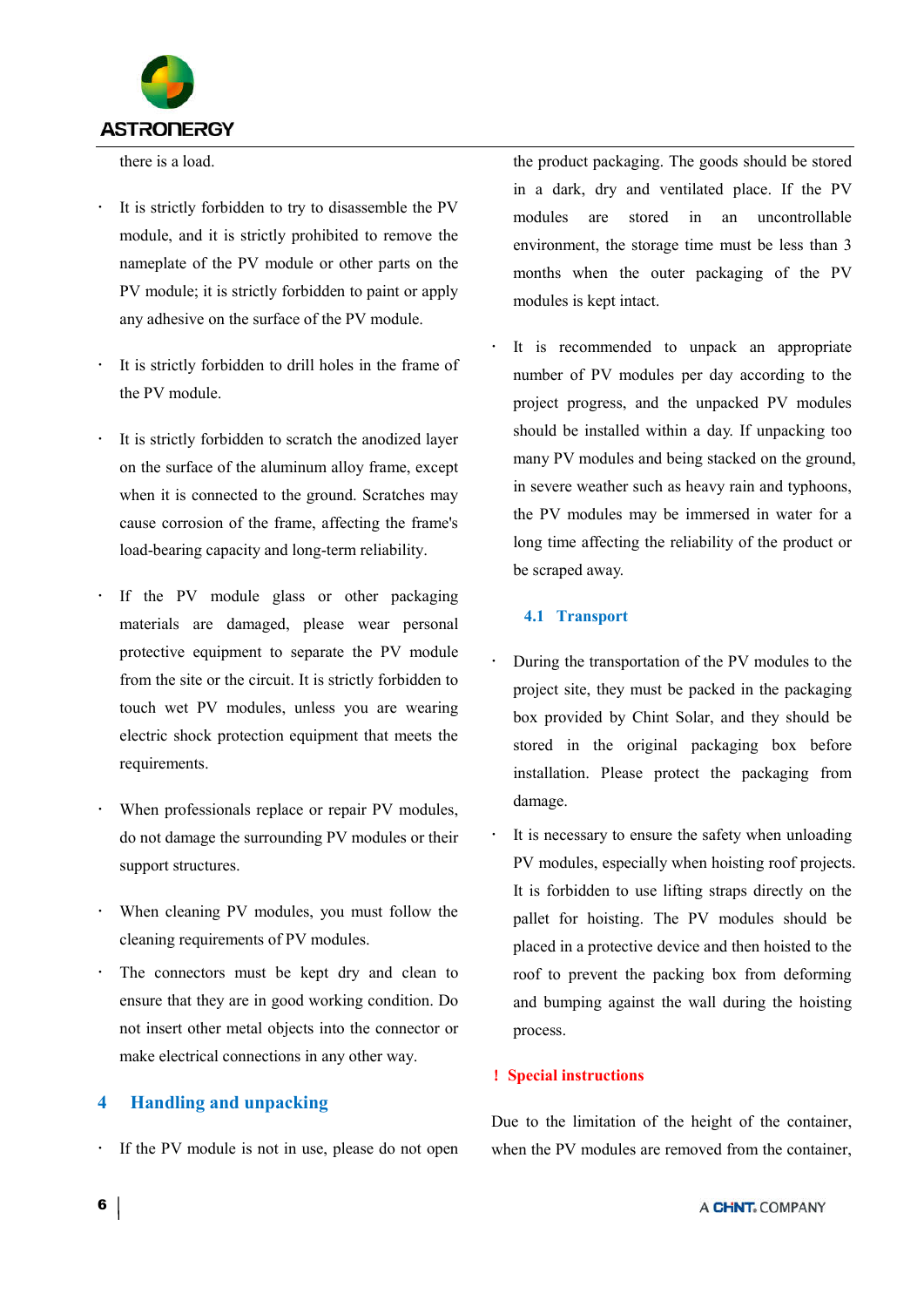

the distance between the upper surface of the forklift tines and the ground should be less than 80mm, otherwise collisions may easily occur, which may damage PV modules.

#### **4.2 Unpack**

When unpacking, you need to tear the stretch film first, then use a knife to cut the binding tape, and remove the packing box cover.

If the inner packaging is fixed with anti-falling tape, two people in a group should hold the frame with both hands in the same direction to take out one piece of PV module each time. Take out the PV module by tearing a piece of fixing glue, and do not remove the fixing tape at one time to prevent the whole PV module from tipping. Unpacking should follow the steps of tearing off one piece of the fixing tape followed by taking out one piece of PV module, instead of tearing off all fixing tape which may cause module collapsing. If the internal packaging is fixed by the internal packing belt, first cut the internal packing belt, use anti-inverted sticks and other non-sharp and stable items to prop up one of the long-side enclosure frame, and then cut the other side of the frame. Two people in turn move and take out the PV modules. The whole handling process needs to be handled gently to avoid any collision with hard objects and any part of the frame dragging on the ground.

#### **4.3 Stack**

When taking out the PV module from the packing box, put the cardboard on the ground first to prevent the PV module from colliding and scratching with the cement surface, hard object on the ground, color steel tile, metal corrugated, etc.

When the PV modules are stacked, they must be neatly and stably stacked on a horizontal surface, and stacked with the glass side facing down and the back side facing up. At the same time, there must be cardboard bedding under the PV modules. For example, when installing PV modules on the roof, the number of piles should not exceed 20. For roofs with poor load-bearing capacity, it is recommended that the designer or installer evaluate the load-bearing capacity of the roof and reduce the load-bearing unit area of the roof by reducing the number of piles. At the same time, avoid installation tools and other objects on the surface of the PV module.

Chint PV modules adopt high and low current bins, and the handlers need to place them separately and mark them according to the markings on the power list on the PV module outer packaging (for example, 270W-L means low current bin; 270W-H means high current bin; the current division method required by other customers is similar); According to the system design requirements, modules of the same current bin are usually required to be installed in the same array.

If the customer requires PV modules to be distinguished by color, the outer packaging box shall be marked accordingly, and the PV modules shall be marked to prevent confusion when they are taken out of the packaging box and stacked up. According to the system design requirements, the color of PV modules in the same row or the same array should be the same.

#### **5 Mechanical installation**

#### **5.1 Environment**

 Recommended ambient temperature: -20°C to 50°C; extreme operating ambient temperature for PV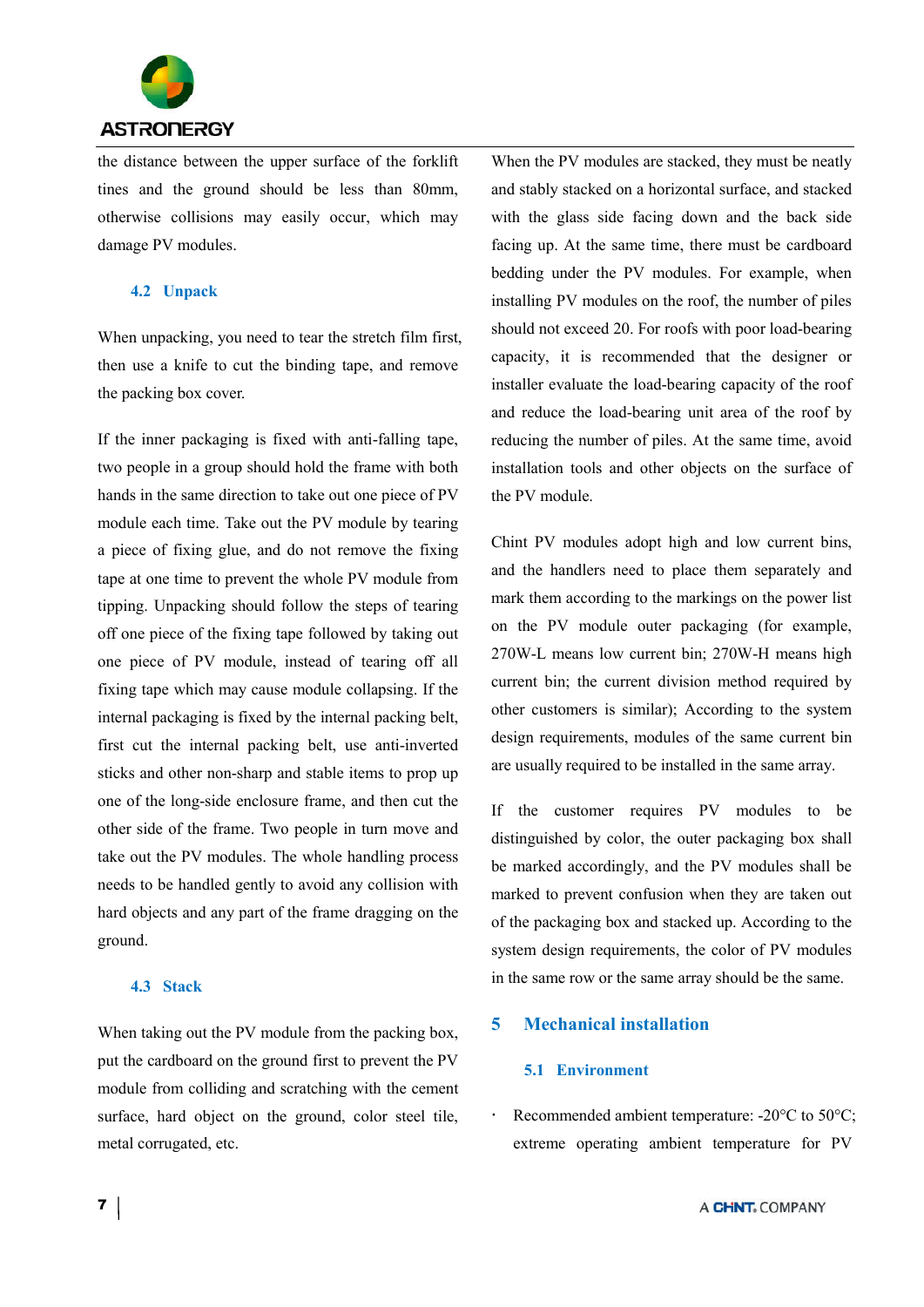

modules: -40 °C to 85°C.

- Mechanical load on PV modules: under standard installation conditions, the maximum tested snow/wind load is 5400 Pa/2400 Pa and the design load (considering a safety factor of 1.5 times) is 3600 Pa/1600 Pa. Refer to 5.3 for detailed installation and mechanical loads.
- PV modules are strictly forbidden to be installed and used in environments with excessive amounts of hail, snow, hurricanes, sand, soot, air pollution, and etc. PV modules are strictly forbidden to be installed or used in environments where there are strongly corrosive substances (e.g. salt, salt spray, brine, active chemical vapors, acid rain, strong vapor confined environments or any other substance that will corrode PV modules and affect their safety or performance).
- If the PV modules will be installed in special environments such as high temperature and high humidity environments, humid salt-mist environments (C3+areas specified in ISO 9223), marine and floating environments and farms, the purchaser or user needs to inform Chint Solar in advance. The types of PV modules, BOM, and warranty issues will be decided by mutual agreement between the parties.
- If the above precautions are not observed, Chint Solar's warranty will be void.

#### **5.2 Tilt angle selection**

The tilt angle of a PV module refers to the angle between the surface of the PV module and the ground surface, as shown in Fig. 1. The power output of a PV module is maximized. when it faces the sun directly.



Fig. 1 Schematic diagram of tilt angle

For northern hemisphere, PV modules should preferably face south. For southern hemisphere, PV modules should preferably face north. For detailed mounting inclination, please follow local regulatory guidelines or the recommendations of an experienced installer. Chint Solar recommends an installation tilt angle of no less than 10°, so that when it rains, the dust on surface is easily carried away by the rainwater, thus reducing the number of times of clean; at the same time, it helps the water on the surface of the PV module to flow away, avoiding the long-term accumulation of large amounts of water on the glass surface, which can affect the appearance and performance of the PV module.

PV modules connected in series should be installed in the same orientation and angle. Different orientations and angles may result in different amounts of solar radiation being received by each module, resulting in power loss.

# **5.3 Mounting Guide**

 PV module mounting system must be composed of durable, corrosion-resistant and UV-resistant materials, and it must be inspected and tested by a third-party testing organization with static mechanical analysis capabilities meeting national and regional regulations or corresponding international standards.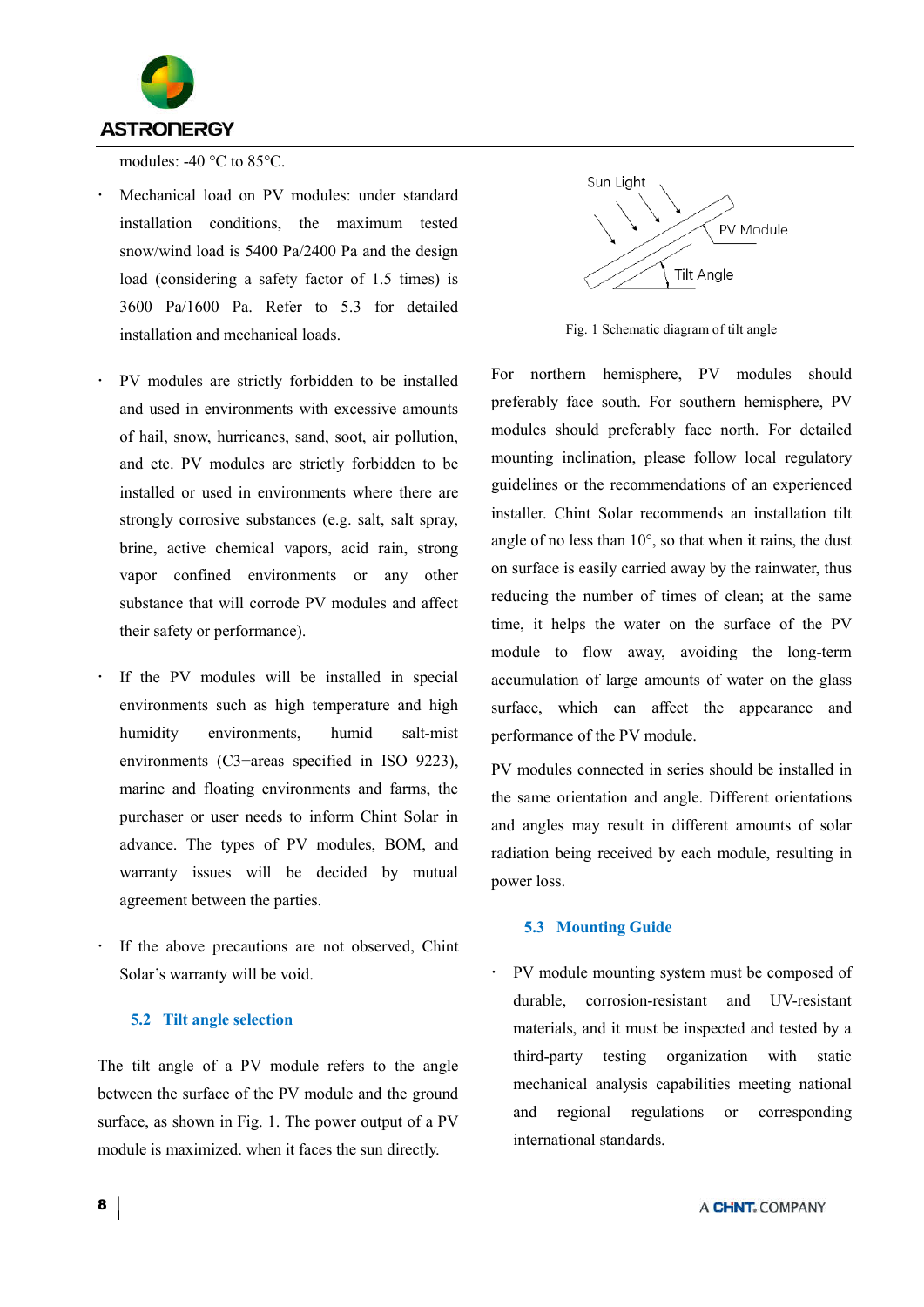

- The PV module must be securely fastened to the mounting system. If the PV module is mounted in a snowy area, the height of the mounting system should be designed in a way that the lowest end of the PV module is not covered by snow. In addition, it should be ensured that the lowest end of the PV module is not shaded by surrounding trees or other vegetation.
- When the PV module is mounted on a rack parallel to the roof, the minimum clearance between the PV module frame and the roof is 10cm, which is necessary for air circulation to prevent wiring damage of the PV module.
- The PV module frame will suffer thermal expansion and contraction effect, therefore the space between two adjacent PV module frames should be no less than 10mm when mounted.

For detailed installation methods, please refer to the following specifications:

#### **5.3.1 Bolted mounting**

All modules must be securely fastened with at least 4 bolts (As shown in Fig. 2, Fig. 3, Fig. 4 , Fig. 5 and Fig. 6). The corresponding mechanical loads are shown in Table 1.



Fig 2. Bolt installation for 54cell



Fig 3. Bolt installation for 60cell



Fig 4. Outer four-hole bolt installation for 72cell



Fig 5. Internal four-hole bolt installation for 72cell



Fig 6. 400mm-pitched mounting hole, bolted mounting for single axis tracker

#### !**ATTENTION**

In order to achieve maximum safety precautions against wind and snow loads, it is recommended that all available mounting holes should be used. The bolt installation steps are as follows (Fig. 7).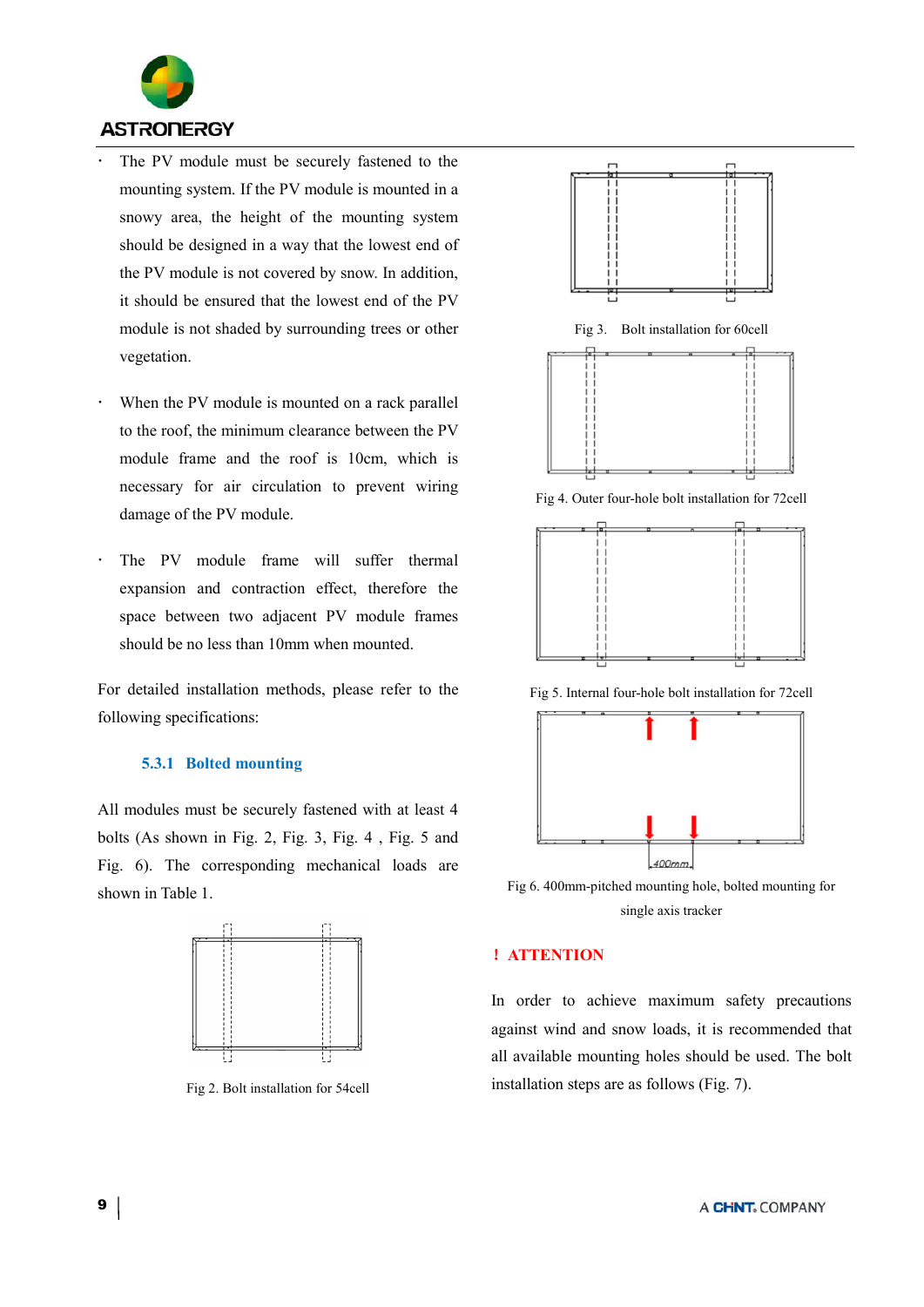



Fig. 7 Diagram of the bolt installation process

- ① Place the PV module on top of the rack.
- ② Insert 4 stainless steel bolts in corresponding mounting holes. The 9x14mm mounting holes match with M8 bolts, while the 7x10mm mounting holes match with M6 bolts. 7x10mm mounting holes are positioned with a hole pitch of 400mm.
- ③ Make sure to use two stainless steel washers for each bolt, one on each side of the rack. Then screw on the top of a stainless-steel spring washer or toothed lock washer. Finally, lock with a stainless-steel nut.
- ④ The tightening torque is recommended to be 9~12Nm for M6 bolts and 17~23Nm for M8 bolts. Due to the possible difference of bolt material, the specific torque value is subject to the information confirmed by the bolt supplier.

# **5.3.2 Clamped mounting**

Photovoltaic modules can be installed across the support frame (Fig. 8) or parallel to the frame of the photovoltaic module (Fig. 9). When using clamps to install, each module must be secured with a minimum of 4 clamps.



Fig. 8 Rails overlapping the long-side frame



Fig. 9 Rails overlapping the short-side frame

# !**ATTENTION**:

- The length of the rack must be longer than the PV module, otherwise it should be confirmed by Chint Solar in advance.
- The above two diagrams show the mounting method using aluminum clamps. "D" indicates the mounting range. Table 1 shows the recommended mounting position and corresponding machine loads.
- Each aluminum clamp is equipped with an M8 bolt, a flat washer, a spring washer and an M8 nut. The mounting steps are as follows::
- ① Place the module on the two supporting rails (not provided by Chint) which should be made with stainless material and treated with an anti-corrosion process (e.g. hot dipped galvanizing). Each PV module needs at least four clamps to be fixed. The module clamps should not come into contact with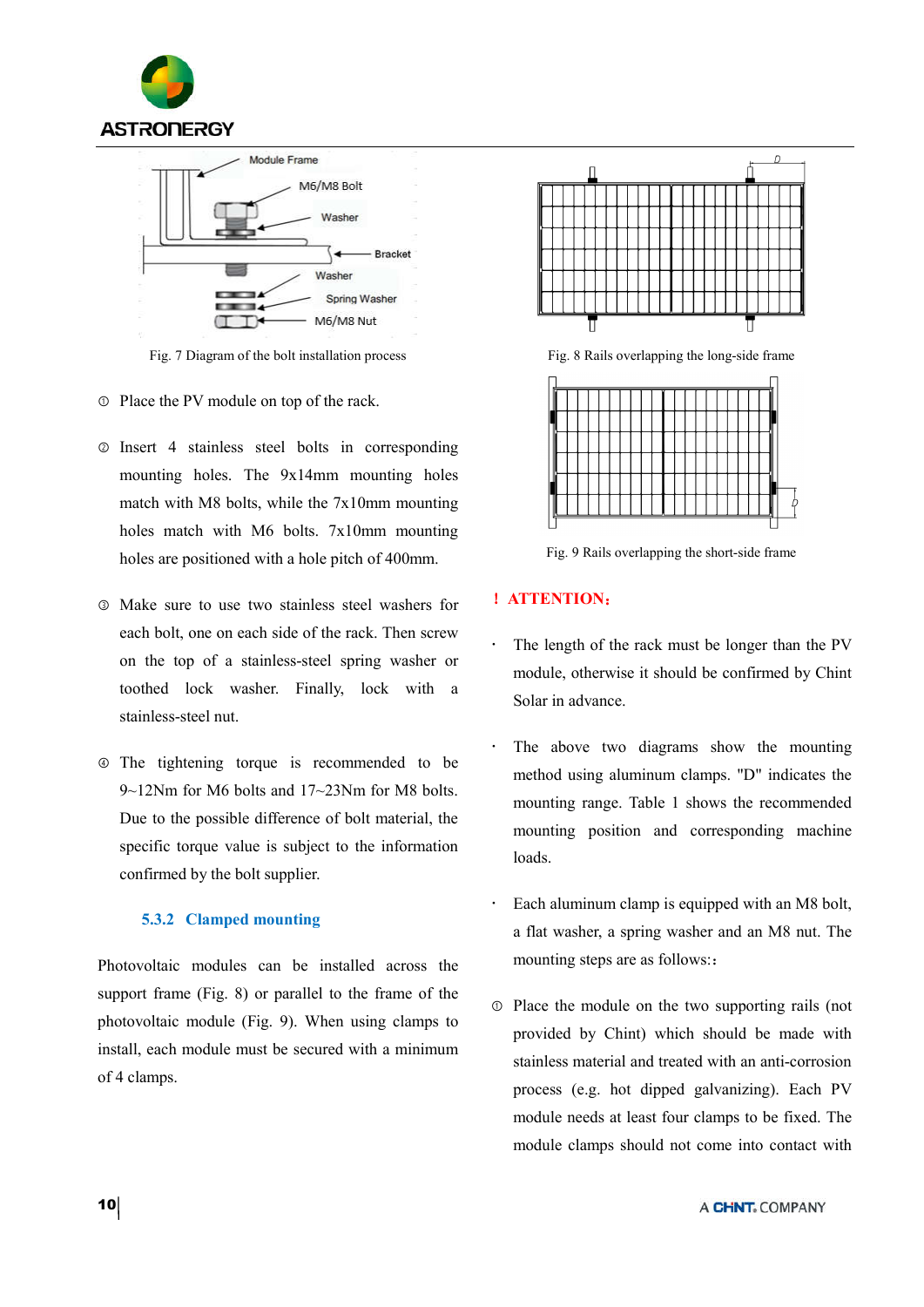

the glass and should not deform the frame, otherwise they may cause module damage.

- ② Be sure to avoid shadowing effects from the module clamps. Weep holes on the module frame must not be closed or obscured by the clamps. The clamp must have at least 8mm but no more than 11mm overlap with the frame of the module (The clamp section can be changed under the premise of ensuring reliable installation).
- ③ The top surface of the rail contacted with module frame should be equipped with grooves compatible with an M8 bolt.
- ④ If the grooves are not provided, holes of a suitable diameter may need to be drilled to allow bolts attaching to the rail at the same locations as mentioned above.
- ⑤ Ensure that the mounting sequence of each clamp is in the order of flat washer, spring washer and nut.
- ⑥ There are two types of clamps, the mid clamp shown in Fig 10 and the fringe clamp shown in Fig 11 and Fig. 12. The mid clamp has dimensions of a  $\geq 40$  mm, b $\geq 26$  mm, c $\geq 5$  mm, d $\geq 28$  mm, Ø =9 mm. For module of 182mm-wafer, the size of mid and fringe clamp must meet  $a \ge 60$  mm. The tightening torque is suggested to be 17~23Nm for Class 8.8 screw and bolts.



Fig. 10 Schematic diagram of the mid clamp



Fig. 11 Schematic cross section of the fringe clamp



Fig. 12 Schematic diagram of the fringe clamp

- ⑦ To prevent modules from coming off the fixed device after installation, it is suggested to choose fringe and mid clamps and make contact with the A side of the frame with groove patterns. Suggest to have 9 patterns with a space between 2 adjecent patterns of 1.2mm and a depth of 0.6mm, as shown in figure 11.
- ⑧ For the installation method shown in Fig. 9, the module needs to be fixed with professional clamps (as shown in Fig. 13), and the overlap between the C side of the module and the rail should be  $\geq$ 15mm. Chint's limited warranty will be void if improper clamps or improper installation is used.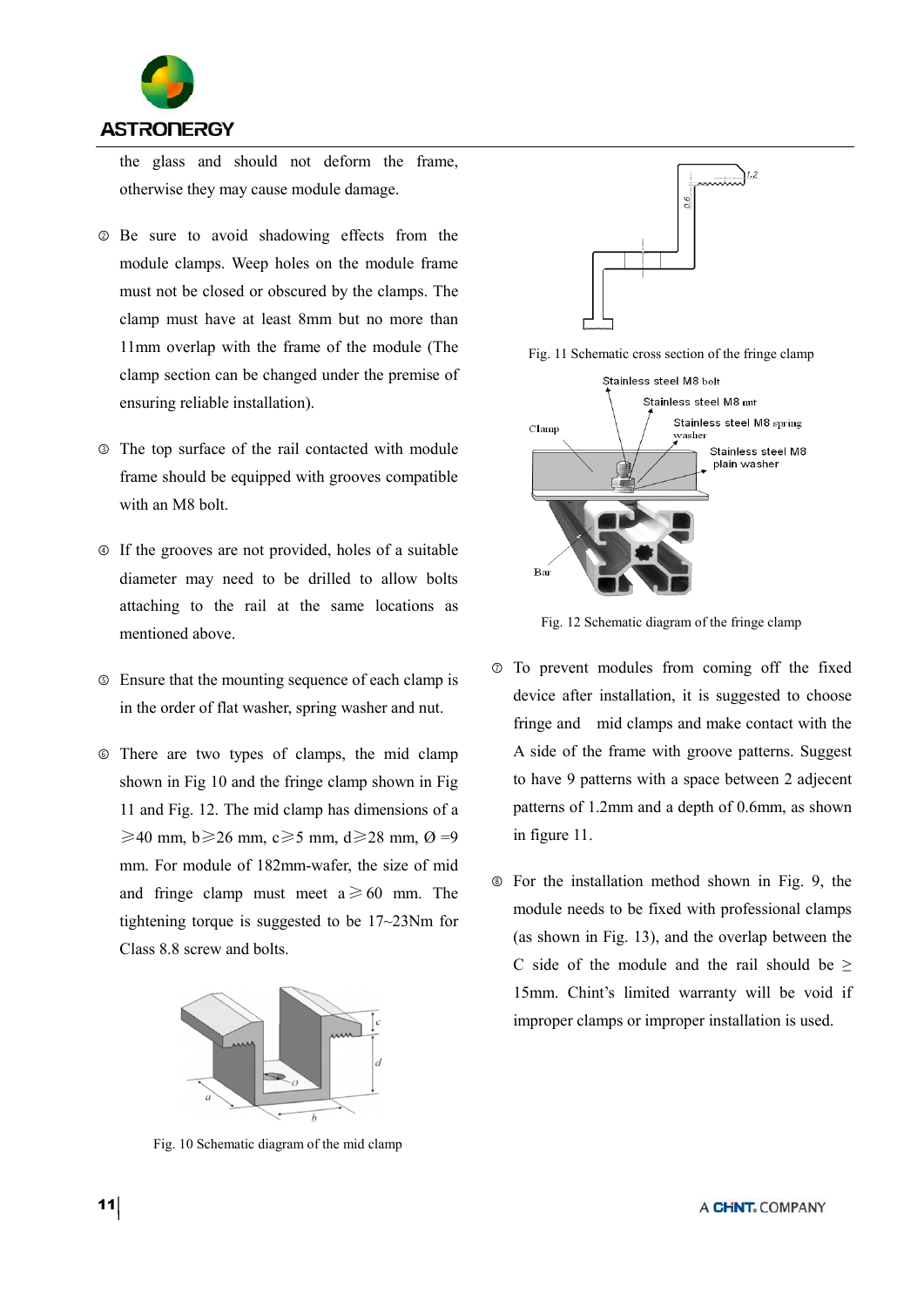



Figure 13 Mounting requirements for rails overlapping the short-side frame

# Table 1 Installation range and corresponding values

|                                                             | Module<br>dimension<br>$L*W*H$ (mm) | Installation method        |       |                                                         |                                                        |       |
|-------------------------------------------------------------|-------------------------------------|----------------------------|-------|---------------------------------------------------------|--------------------------------------------------------|-------|
| Module type                                                 |                                     | Fig 2 & Fig 3<br>$&$ Fig 4 | Fig 5 | Fig 8                                                   | Fig 9                                                  | Fig 6 |
| CHSM6610M<br>CHSM6610M/HV<br>CHSM6610P                      | 1648*990*35<br>1648*990*40          | $+5400Pa$<br>$-2400Pa$     | ---   | $+5400/-2400Pa$<br>Installation scope<br>$198 - 408$ mm | $+2400/-2400Pa$<br>Installation scope<br>$50 - 200$ mm |       |
| CHSM6610P/HV<br>CHSM6610M(BL)                               | 1650*992*35<br>1650*992*40          | $+5400Pa$<br>$-2400Pa$     |       | $+5400/-2400Pa$<br>Installation scope<br>198~408mm      | $+2400/-2400Pa$<br>Installation scope<br>$50 - 200$ mm |       |
| CHSM60M-HC<br>CHSM60P-HC<br>CHSM60M(BL)-HC<br>CHSM60M/LV-HC | 1666*992*35                         | $+5400Pa$<br>$-2400Pa$     |       | $+5400/-2400Pa$<br>Installation scope<br>207~408mm      | $+2400/-2400Pa$<br>Installation scope<br>$50 - 200$ mm |       |
|                                                             | 1675*992*35                         | $+5400Pa$<br>$-2400Pa$     |       | $+5400/-2400Pa$<br>Installation scope<br>215~415mm      | $+2400/-2400Pa$<br>Installation scope<br>$50 - 200$ mm |       |
| CHSM60M-HC<br>CHSM60P-HC<br>CHSM60M(BL)-HC<br>CHSM60M/LV-HC | 1692*1002*35                        | $+5400Pa$<br>$-2400Pa$     |       | $+5400/-2400Pa$<br>Installation scope<br>350±50mm       | $+2400/-2400Pa$<br>Installation scope<br>$50 - 200$ mm |       |
|                                                             | 1755*1038*35<br>1765*1048*35        | $+5400Pa$<br>$-2400Pa$     |       | $+5400/-2400Pa$<br>Installation scope<br>400±50mm       | $+1800/-1800Pa$<br>Installation scope<br>200±50mm      |       |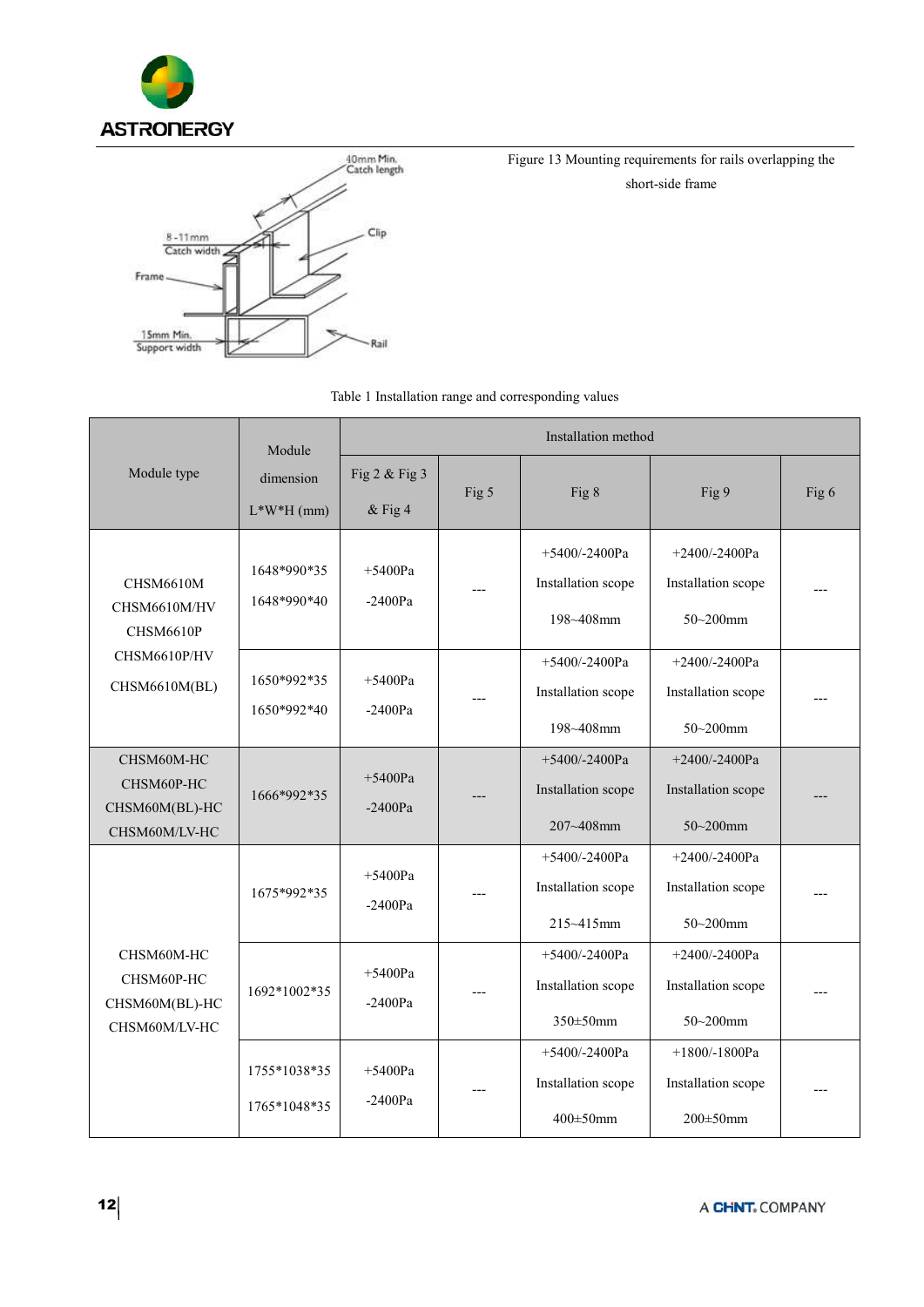

| Table 1 (continue)                            |                              |                            |                        |                                                          |                                                        |                                      |  |
|-----------------------------------------------|------------------------------|----------------------------|------------------------|----------------------------------------------------------|--------------------------------------------------------|--------------------------------------|--|
|                                               | Dimensions<br>$L^*W^*H$ (mm) | Installation method        |                        |                                                          |                                                        |                                      |  |
| Module type                                   |                              | Fig 2 & Fig 3<br>$&$ Fig 4 | Fig 5                  | Fig 8                                                    | Fig 9                                                  | Fig 6                                |  |
| CHSM60M-HC<br>CHSM60M(BL)-HC<br>CHSM60M/LV-HC | 1755*1038*30                 | $+5400Pa$<br>$-2400Pa$     |                        | $+5400/-2400Pa$<br>Installation scope<br>$350 \pm 50$ mm | $+1800/-1800Pa$<br>Installation scope<br>$200\pm50$ mm |                                      |  |
| CHSM54M-HC<br>CHSM54M(BL)-HC                  | 1708*1133*30                 | $+5400Pa$<br>$-2400Pa$     |                        | $+5400/-2400Pa$<br>Installation scope<br>$359 \pm 50$ mm | $+1400/-1400Pa$<br>Installation scope<br>$200\pm50$ mm |                                      |  |
| CHSM6612M<br>CHSM6612M/HV                     | 1954*990*40<br>1954*990*35   | $+5400Pa$<br>$-2400Pa$     | $+5400Pa$<br>$-2400Pa$ | $+5400/-2400Pa$<br>Installation scope<br>299~498mm       |                                                        | $+2400Pa$<br>$-2400Pa$<br>+Bumper    |  |
| <b>CHSM6612P</b><br>CHSM6612P/HV              | 1960*992*40<br>1960*992*35   | $+5400Pa$<br>$-2400Pa$     | $+5400Pa$<br>$-2400Pa$ | $+5400/-2400Pa$<br>Installation scope<br>299~498mm       |                                                        | $+2400Pa$<br>$-2400Pa$<br>+Bumper    |  |
| CHSM72M-HC<br>CHSM72P-HC                      | 1986*992*40<br>1986*992*35   | $+5400Pa$<br>$-2400Pa$     | $+5400Pa$<br>$-2400Pa$ | $+5400/-2400Pa$<br>Installation scope<br>$315 - 505$ mm  |                                                        | $+2400Pa$<br>$-2400Pa$<br>+Bumper    |  |
| CHSM72M/LV-HC                                 | 2000*992*40<br>2000*992*35   | $+5400Pa$<br>$-2400Pa$     | $+5400Pa$<br>$-2400Pa$ | $+5400/-2400Pa$<br>Installation scope<br>$315 - 505$ mm  |                                                        | $+2400Pa$<br>$-2400Pa$<br>$+$ Bumper |  |
|                                               | 2018*1002*40<br>2018*1002*35 | $+5400Pa$<br>$-2400Pa$     | $+2400Pa$<br>$-2400Pa$ | $+5400/-2400Pa$<br>Installation scope<br>350±50mm        |                                                        | $+2400Pa$<br>$-2400Pa$<br>+Bumper    |  |
| CHSM72M-HC<br>CHSM72P-HC<br>CHSM72M/LV-HC     | 2108*1048*35<br>2094*1038*35 | $+5400Pa$<br>$-2400Pa$     | $+2400Pa$<br>$-2400Pa$ | $+5400/-2400Pa$<br>Installation scope<br>400±50mm        |                                                        | $+2400Pa$<br>$-2400Pa$<br>+Bumper    |  |
|                                               | 2256*1133*35                 | $+5400Pa$<br>$-2400Pa$     | $+2400Pa$<br>$-2400Pa$ | $+5400/-2400Pa$<br>Installation scope<br>400~450mm       |                                                        | $+1800Pa$<br>$-1800Pa$<br>+Bumper    |  |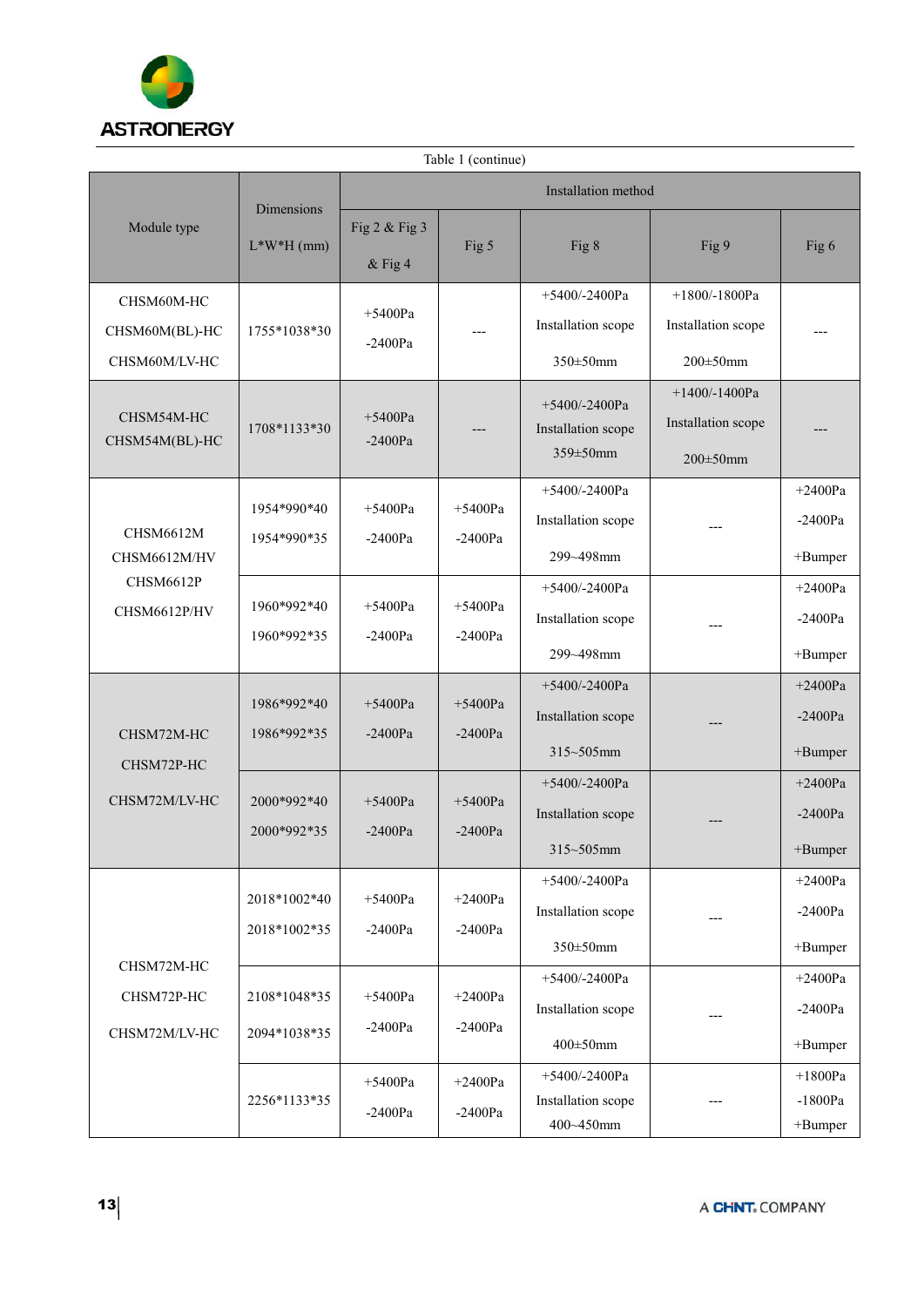

# **6 Electrical Installation**

#### **6.1 Electrical characteristics**

The electrical characteristics are detailed in the PV module product manual.

The rated values of electrical characteristics, including  $I_{\rm sc}$ ,  $V_{\rm oc}$  and  $P_{\rm mpo}$ , have some tolerance with the measured values at standard condition:  $\pm 5\%$  for I<sub>sc</sub>,  $\pm 3\%$  for V<sub>oc</sub> and  $\pm 3\%$  for P<sub>mpp</sub>. The standard test condition refers to 1000W/m2, AM1.5 and cell temperature at 25 °C.

According to IEC and UL standards, the standard maximum system voltage for the regular module series is 1000V, the 1500V standard products are also available according to the requirements. The IEC & UL standard maximum system voltage for half-cell module series is 1500V (except for BL &LV series PV modules).

The actual maximum voltage must be less than the standard maximum system voltage and the maximum output voltage of the inverter and other electrical equipment installed in the system. The number of PV modules connected in series should match the voltage specification of the inverter. The total voltage generated by PV modules in series should not be higher than the maximum voltage allowed by the system.

To ensure the above requirements, the open-circuit voltage of the string needs to be calculated at the lowest expected ambient temperature at certain location. This can be calculated using the following formula:

Maximum system voltage $\geq$ N<sup>\*</sup> $V_{oc}$ <sup>\*</sup>[1+ $TC_{voc}$ <sup>\*</sup>(T<sub>min</sub>-25)]

Where:

N: number of PV modules in a single string

Voc: open-circuit voltage of each PV module (refer to the PV module nameplate or product manual)

TCvoc: temperature coefficient of PV module for open-circuit voltage (refer to the PV module product manual)

 $T_{min}$ : minimum ambient temperature.

#### !**ATTENTION**

- Under normal operating conditions, the output current and/or voltage of the PV module may be higher than the value under standard testing conditions. Therefore, in PV system design, for example determining the rated voltage of equipment, current carrying capacity of wires and fuse and parameters associated with the output power of PV modules, the corresponding short-circuit current and open-circuit voltage should be applied with a safety factor of 1.25. The number of PV modules connected in series should match the voltage specification of the inverter. The total voltage generated by the PV modules connected in series cannot be higher than the maximum voltage allowed by the system.
- According to the National Electrical Code 690.8, the parameters need to be multiplied by an additional 125% (80% derating) factor, i.e. the parameters including the optimum operating current and voltage at standard test condition (STC) needs to be multiplied by the square of 1.25 when determining voltage ratings, conductor capacities, fuse ratings, and control sizes for PV output.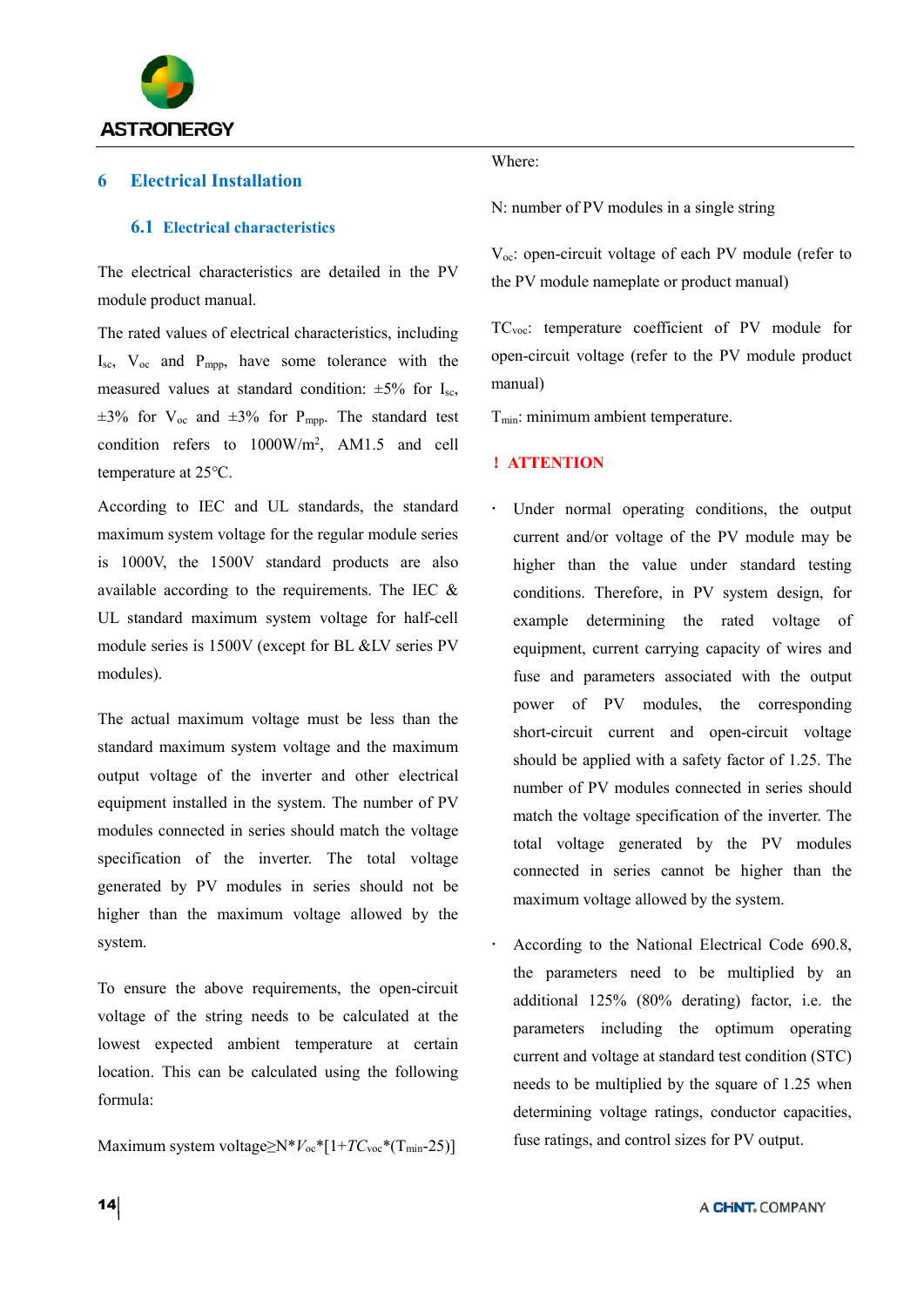

 Depending on the maximum rated fuse current of the PV module and the local electrical installation standards, the connection of parallel strings of PV modules needs to be equipped with suitable fuses or preventive diodes for circuit protection purposes.

# **6.2 Electrical connection**

To ensure the normal operation of the system, make sure the polarity of cables is correct when connecting modules or loads, such as inverters and batteries. If the PV module is not connected correctly, the bypass diode may be damaged. Fig. 14 shows how the PV modules are connected in series and parallel. PV modules can be wired in series to boost the voltage. Series connections are made by connecting the wire from the positive terminal of one module to the negative terminal of the next module. PV modules can be wired in parallel to increase the current by connecting the positive terminal of one module to the positive terminal of the next module. If a module is not connected correctly, the bypass diode may be damaged.





Fig. 14 Schematic diagram of electrical connection

# !**ATTENTION**

- If one PV module string (or PV array) is connected to another with opposite polarity, irreversible damage can be caused to the PV module product. Be sure to confirm the voltage and polarity of each string before making a parallel connection. If measurements reveal opposite polarity or a voltage difference greater than 10V between the strings, check their structural configuration before proceeding with the connection.
- The number of modules connected in series and parallel should be reasonably designed according to the system configuration.
- PV modules with different electrical performance models cannot be connected in one string.
- The system shall use special cables and connectors for PV system and ensure that all connections are securely fastened. The cable must be  $4mm^2$  (i.e. 12) AWG) and withstand the maximum possible open-circuit voltage of the PV system.
- When fixing the cable to the rack, it is necessary to avoid mechanical damage to the cable or to the PV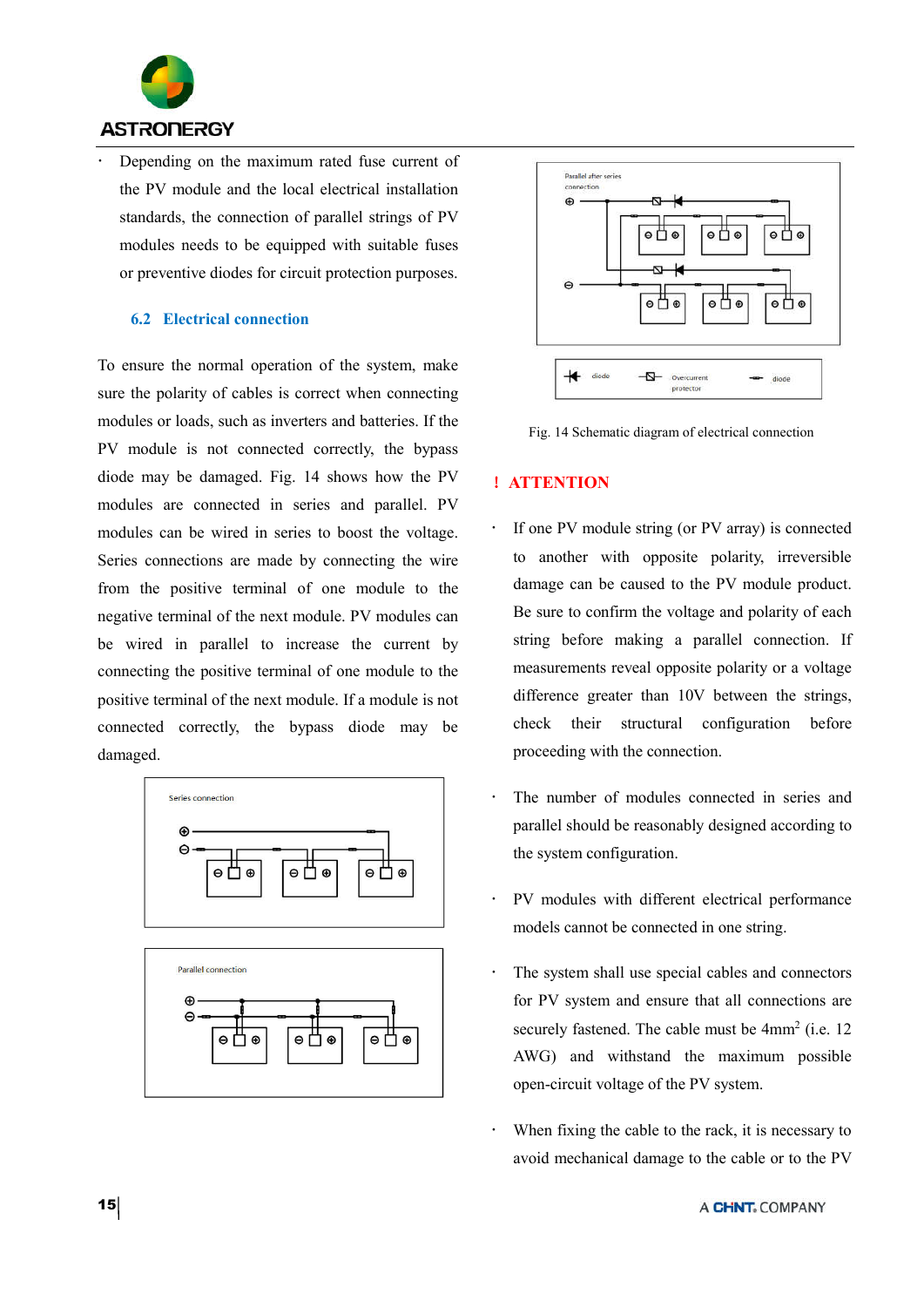

module. Do not press the cable hard. To secure the cable to the rack in the proper way, specially designed UV-resistant coils and cable clips must be used. Avoid direct sunlight and water soaking to the cable.

- Keep the connectors dry and clean and make sure that the nuts on the connectors are tightened before connecting them. Do not connect the connectors when they are damp, contaminated or in other bad conditions. Avoid exposing connectors to direct sunlight and soaking in water. Avoid the connectors falling on the ground or the roof. Do not plug or unplug the connectors when the PV module is in live state. When it is necessary to remove the connectors, ensure that the PV module is not in working condition and that professional unlocking tools and safety measures are used. Direct dragging and pulling is forbidden.
- The junction box of the PV module contains bypass diodes connected in parallel to the string of the PV module. The bypass diode in the junction box prevents module degradation due to shading or covering. Refer to the junction box diode specification provided in the relevant product datasheet for more details. When the localized hot spot phenomenon occurs in the PV module due to partial shading or coverage, the diode in the junction box will start to work, so that the module current will no longer flow through the hot spot cell, so as to limit the heat and loss of the PV module. When a diode failure is suspected or found, please contact Chint Solar and do not attempt to open the junction box cover.

#### **6.3 Grounding**

The PV modules are designed with an anodised, corrosion-resistant aluminum alloy frame as a rigid support. To ensure safety and to avoid lightning strikes and electrostatic damage to the PV modules, the PV module frame must be earthed. The earthing device must be in full contact with the interior of the aluminum alloy of the frame, penetrating the surface oxide film.The following is the specific grounding method, as shown in Fig. 15.



Fig. 15 Grounding the aluminum frame with copper wire

- The grounding requirements must be checked in accordance with the applicable regulations and standards before work is started.
- Use the marked 5.5 mm grounding holes to ground the anodized frame. Use one M5 nut, two M5 cut washers, one M5 plain washer, one M5 spring washer, and one M5 bolt and the copper wire. All nuts, bolts, and washers shall be of type M5 and made of stainless steel (Fig. 15).
- Insert the bolt through the cup washer and wrap the copper wire around the bolt. (Note that the copper wire cannot be attached directly to the aluminum.)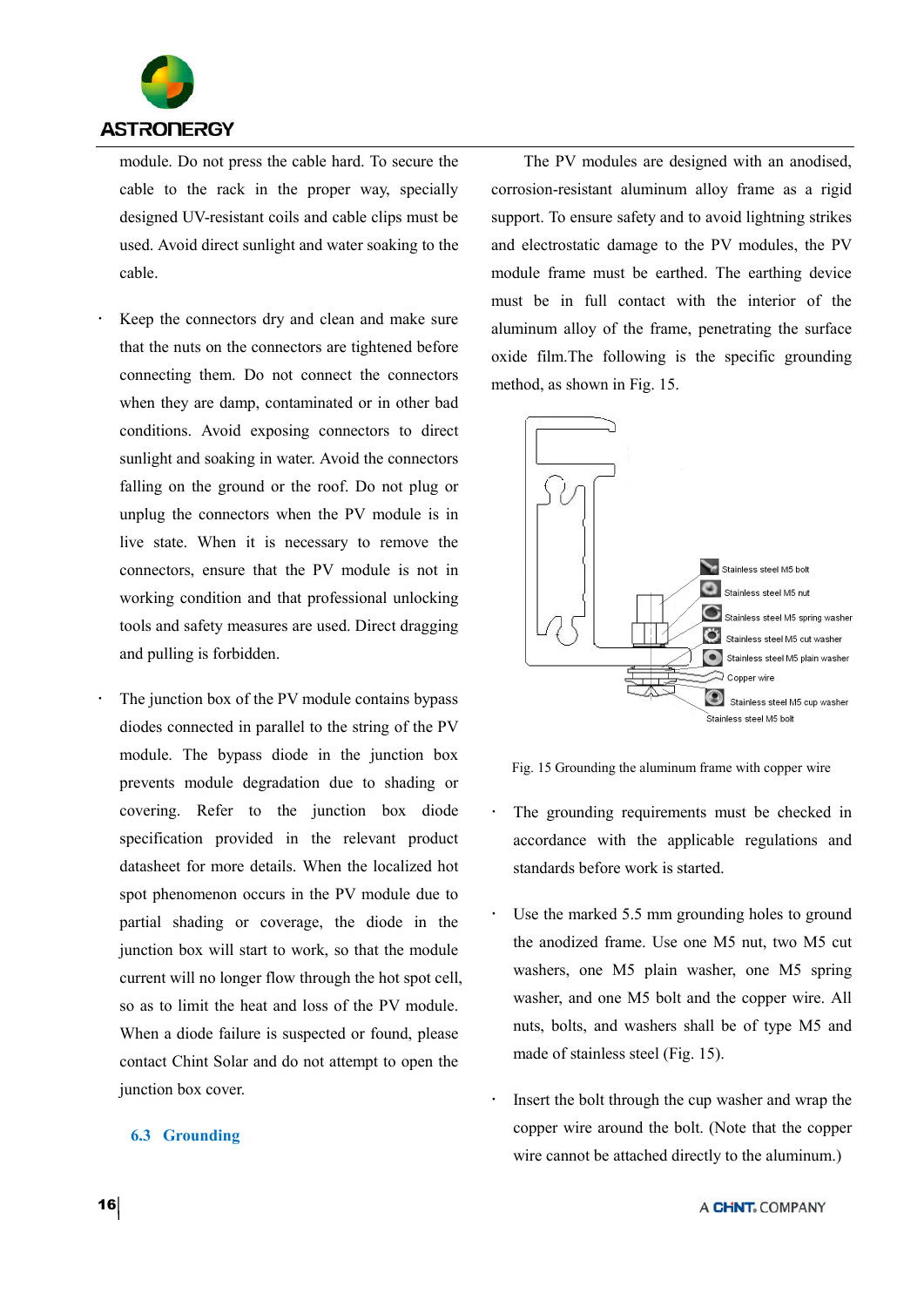

- Insert the bolt through the cut washer and then through the hole in the aluminum frame.
- Add the spring washer and nut on the other side of the bolt and tighten to secure all parts. The tightening torque should be 4~4.5N•m.

# !**ATTENTION**

- Use UL-467 certified bonding and grounding devices, including Burndy (formerly Wiley Electronics) Washer Electrical Equipment Bonding (WEEB) and similar devices, such as barbed washers, that meet the requirements of UL-467 and is suitable for electrical bonding and grounding of PV modules.
- Other grounding methods may be used when the racking system is tested following the UL 2703 requirements.
- Do not drill any additional grounding hole on the frame of the modules. The frame rails have pre-drilled holes marked with a grounding sign. These holes should be used for grounding purposes and should not be used for mounting the modules.

#### **7 Maintenance**

PV modules must be inspected and maintained regularly, especially during the warranty period, which is the responsibility of the user. This helps to find and figure out problems in time and ensure the safe and effective operation of the PV system.

#### **7.1 Routine Inspection**

PV modules in PV arrays should be inspected regularly

for damages, such as glass breakage, cable breakage, junction box damage, cell cracks, and backsheet breakage and other factors that cause functional and safety failures of PV modules. If any of the above problems occurs, the supplier should be notified to replace the broken module with a new one of the same type in time.

It is recommended to perform preventive inspection every 6 months and not to replace the components of PV modules without authorization. When conducting inspection or maintenance in term of the electrical and mechanical performance, it is recommended that qualified professionals perform the work to avoid electric shock or personal injury.

Take routine maintenance to keep PV modules free of snow, bird droppings, seeds, pollen, leaves, branches, dust, stains, etc.

#### **7.2 PV module cleaning**

If the PV module has a sufficient angle of tilt (at least 15°), it is generally not necessary to clean the PV module (as the rainfall will provide a self-cleaning effect). If there is a large accumulation of dirt on the PV module surface that has seriously affected the power production, the module can be rinsed with water without detergent, and use a gentle sponge or brush to clean the surface during the cooler hours of the day. Dust must not be scraped or wiped off under dry conditions as this may result in tiny scuff marks. For snow removal, the PV module surface can be cleaned with a brush with soft bristles.

For more details on cleaning and maintenance, please refer to the PV Module Cleaning Manual. .